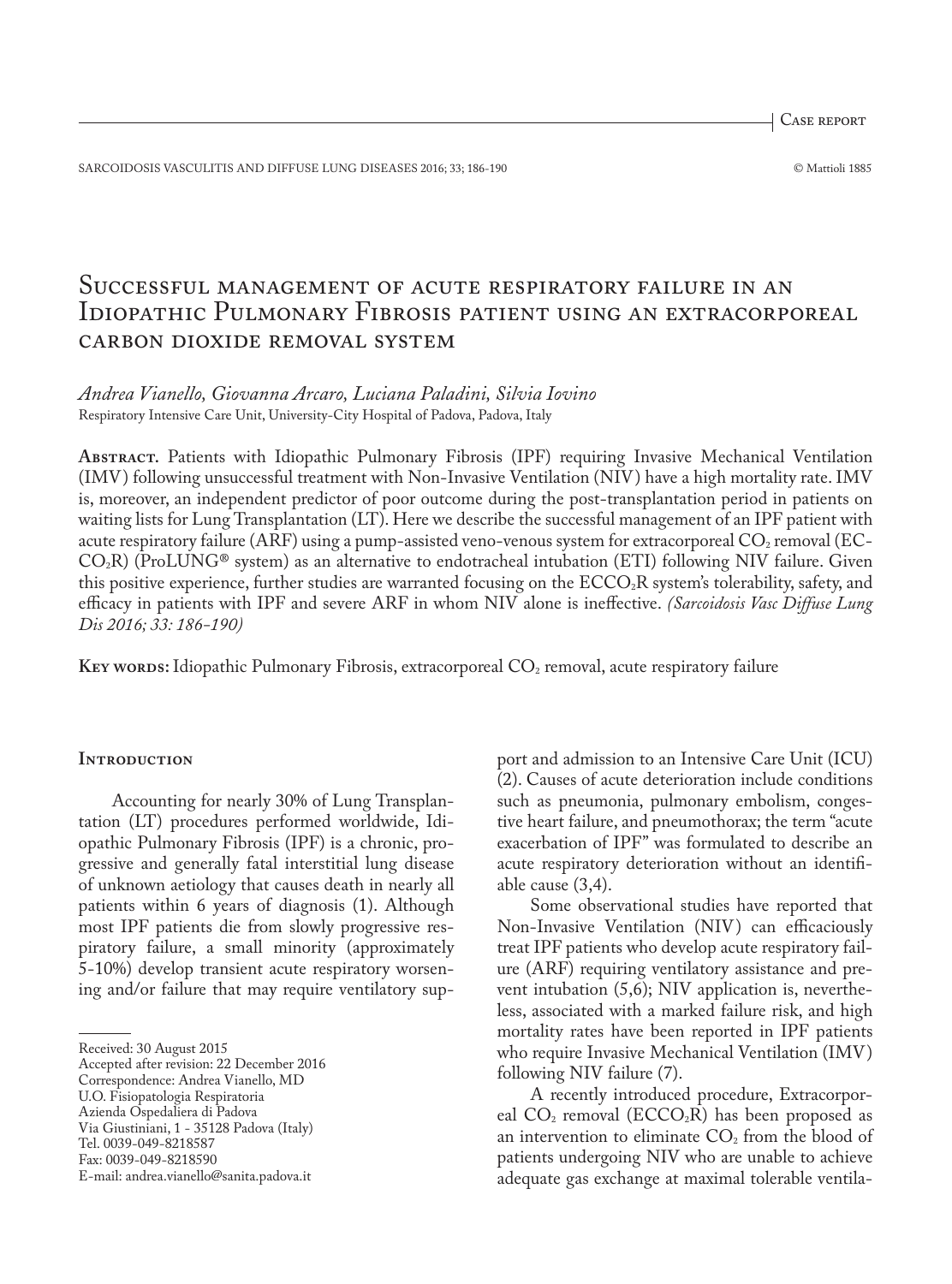tion pressures in the attempt to avoid IMV and its complications. Sporadic case reports and case series have reported that  $ECCO<sub>2</sub>R$  systems have been used efficaciously in some cases of acute exacerbation of COPD (8-10), bronchiolitis obliterans (11) severe bronchial asthma (12), as well as non-Cystic Fibrosis (CF) bronchiectasis (13).

Despite increasing interest in the use of EC- $CO<sub>2</sub>R$  systems in patients who develop refractory hypercapnic ARF, its utility in IPF patients in the event of ARF has never been assessed. This report describes the successful management of an IPF patient with ARF who was treated efficaciously with ECCO2R following NIV failure.

## **Case Report**

A 73-year-old male was admitted to the Respiratory Intensive Care Unit (RICU) of the University-City Hospital of Padova (Italy) for acute respiratory failure (ARF). In accordance with the American Thoracic Society/European Respiratory Society consensus statement criteria, the patient was disagnosed with IPF (at the age of 70) on the basis of High-Resolution CT (HRCT) findings (4). The patient presented at the Emergency Department complaining of increasing difficulty breathing and productive cough during the preceding week and reported suffering from recurrent episodes of ARF over the preceding 2 years. He was receiving treatment with pirfenidone therapy and long-term oxygen therapy (LTOT) with nocturnal NIV. He was also receiving steroid therapy during the four days preceding admittance. He was admitted to the Emergency Department of our hospital due to worsening of the clinical condition and was transferred to the RICU.

At admission to our unit the patient was polypneic, fatigued and moderately sleepy. Physical examination revealed tachypnea [Respiratory Rate (RR): 26b/min], weak productive cough, and diffuse subcrepitant bilateral rales. He was severely hypercapnic during supplemental oxygen therapy and his arterial blood gas (ABG) values were:  $pH$ , 7.32; PaCO<sub>2</sub>, 69.4 mmHg; PaO<sub>2</sub>, 95 mmHg; HCO<sub>3</sub>-, 35.1 mmol/L; PaO<sub>2</sub>/FiO<sub>2</sub> ratio: 190. A complete hematological work-up revealed mild anemia (Hb 12.5 g/L) and leukocytosis (WBC: 18,830 x 10º/L); serum electrolytes were normal. NT-proBNP was slightly in-

creased (1716 pg/mL). A chest X-ray revealed bilateral, reticular, coarse linear shadows. Blood cultures for pathogenic bacteria or fungi and serologic tests against major pneumotropic agents were all negative; but in view of the fact that a bronchoscopy was not feasible and acute bacterial infection could not be confidently excluded, the patient was prescribed intravenous antibiotic therapy (piperacillin and levofloxacin); he was also prescribed prednisone (1 mg·kg−1 per day) and diuretics.

Since ventilatory assistance was necessary, NIV was initiated using a portable ventilator (Elisée 150, ResMed Poway, CA, USA) set on the Pressure Support Ventilation (PSV) mode. The PSV was initially titrated to a moderate tidal volume (6-8 mL/kg); the ventilator setting was then readjusted according to arterial blood gas (ABG) values; we aimed to maintain arterial oxygen saturation (SaO<sub>2</sub>) over 90% and partial pressure of carbon dioxide in arterial blood  $(PaCO<sub>2</sub>)$  at approximately 50 mmHg and to reduce the RR. The initial PS level did not exceed 20 cm  $H<sub>2</sub>O$  and was progressively elevated by 1-2 cm $H<sub>2</sub>O$ without exceeding 30 cm  $H_2O$  due to the high risk of pneumothorax. Positive End Expiratory Pressure (PEEP) was set at 6 cmH<sub>2</sub>O to obtain the best oxygenation with minimal haemodynamic side effects, and the levels were raised by  $1-2$  cmH<sub>2</sub>O without exceeding 6-8 cm  $H_2O$ . Supplemental oxygen was added to the ventilator circuit. The patient was connected to the ventilator by means of a full face mask; colloid dressings were placed on the major pressure points to minimize skin injury. NIV was delivered continuously except for brief "rest" (30-60 min) periods to allow the patient to receive dietary liquid supplements and to speak. A standard ICU monitoring system displaying electrocardiographic data, pulse oximetry, invasive blood pressure, and RR measurements was utilized.

A HRCT, performed 3 days after admission, showed honeycombing pattern and traction bronchiectases predominantly of the lower lobes; new or progressive infiltrates were not evident (Figure 1).

Despite continuous use of NIV, pulmonary gas exchange progressively deteriorated: on day 4 after admission ABG levels showed increasingly severe hypercapnia (pH, 7.39; PCO<sub>2</sub>, 80 mmHg; PaO<sub>2</sub>, 79 mmHg, during assisted ventilation). The patient also showed signs of exhaustion (RR was 30 to 35), increasing intolerance to uninterrupted NIV and an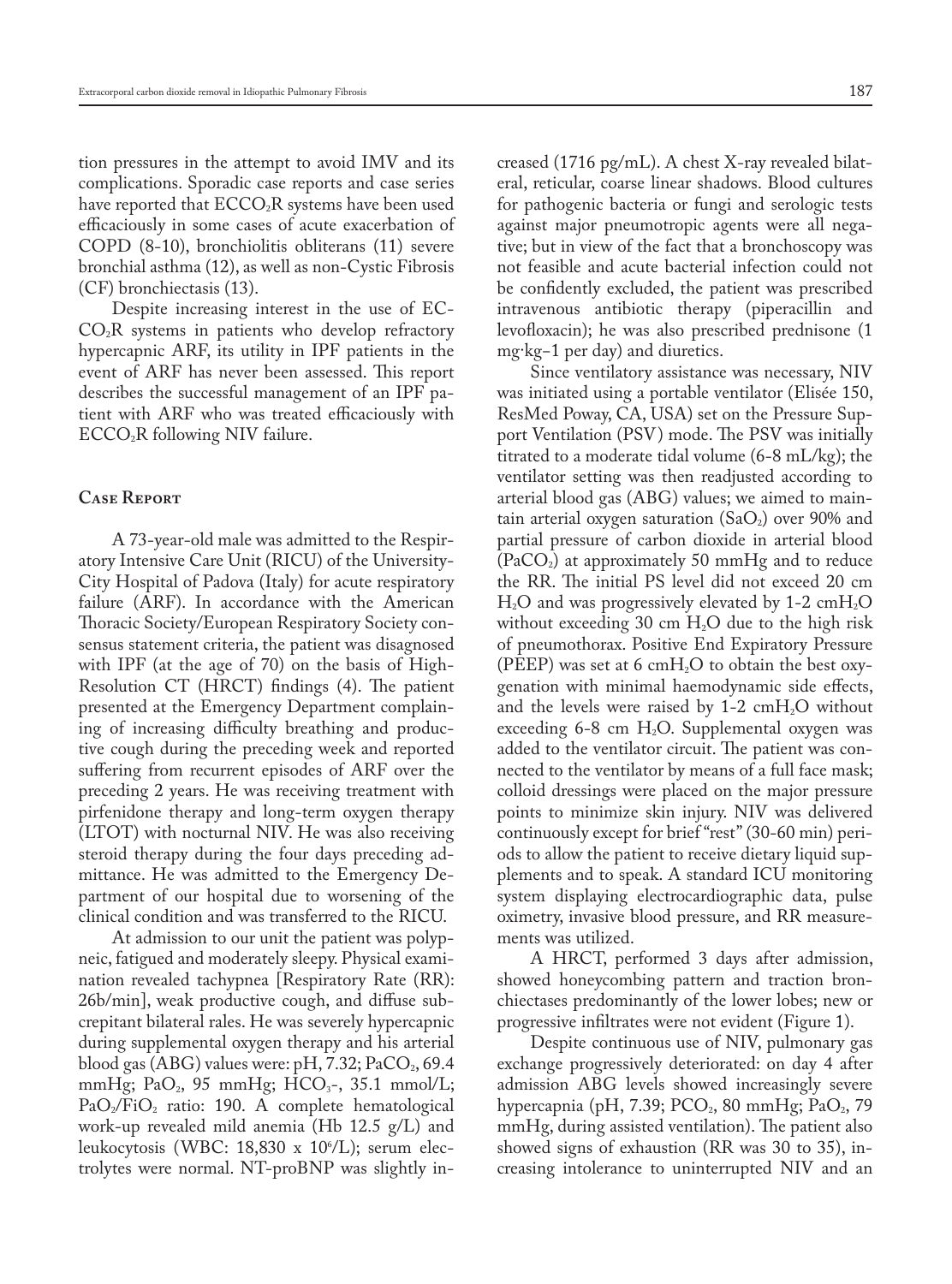

**Fig. 1.** Chest high-resolution computed tomography (HRCT) images taken at the patient's third day of hospitalization in the Respiratory Intensive Care Unit (RICU)

imminent need for IMV. Concerned about the high risk of complications linked to IMV, we informed the patient about an alternative veno-venous extracorporeal carbon dioxide removal  $(ECCO<sub>2</sub>R)$  method, which had already been approved for an investigational feasibility study by our local ethics committee, that was available in our hospital. He was also provided detailed information about the benefits and risks of that system.

The  $ECCO<sub>2</sub>R$  device used in our center is the ProLUNG® system, a pump-driven veno-venous system which utilizes a small single veno-venous dual lumen catheter (size=13 Fr) that can be inserted into a femoral or jugular vein. It is characterized by a low blood flow rate (up to a maximum of 450mL/ min) and a single-use-only gas exchange cartridge consisting of a hollow fiber polypropylene diffusion membrane network with an effective surface area of 1.35m2 . As the device uses a total volume circuit of only 120 mL, the hemodynamic impact on the patient is minimized. Oxygen flows as a carrier gas within the hollow fibers, and  $CO<sub>2</sub>$  moves by selective diffusion across the concentration gradient from the blood.

The patient freely gave consent to receiving treatment with the device. With the patient in a supine position, a 13 Fr catheter was inserted percutaneously through the right femoral vein without complication

and connected to the extracorporeal circuit. The blood flow was initiated through the circuit by a centrifugal pump at 300 ml/min. The oxygen flow through the gas exchanger was initiated at 12 L/min to maximize  $CO<sub>2</sub>$  removal. In accordance with study protocol guidelines for anticoagulation, the patient was started on an intravenous heparin infusion to maintain an activated clotting time between 150 and 180 seconds.

The amount of  $CO<sub>2</sub>$  removed by the device was adjusted depending on the ABG and RR levels, which were measured every 4 hours. During use, the ProLUNG® circuit blood flow varied from 300 to 450 mL/min; the remainder of gas exchange occurred through the lungs using NIV adjusted to releasing low  $V_T$  (6-8 mL/kg) with a low/moderate PEEP level.

 $PaCO<sub>2</sub>$  decreased after  $ECCO<sub>2</sub>R$  therapy was initiated from 71 before cannulation to 50mmHg within 24 hours; the patient's RR also decreased from 30 to 20-22 b/min.  $PaCO<sub>2</sub>$  subsequently remained within a 52 to 48 mm Hg range for the duration of therapy (Figure 2). The patient's clinical status pro-



**Fig. 2.** Variations in the patient's  $PaCO_2$ ,  $PaO_2/FiO_2$  ratio and Respiratory Rate values after ECCO<sub>2</sub>R was initiated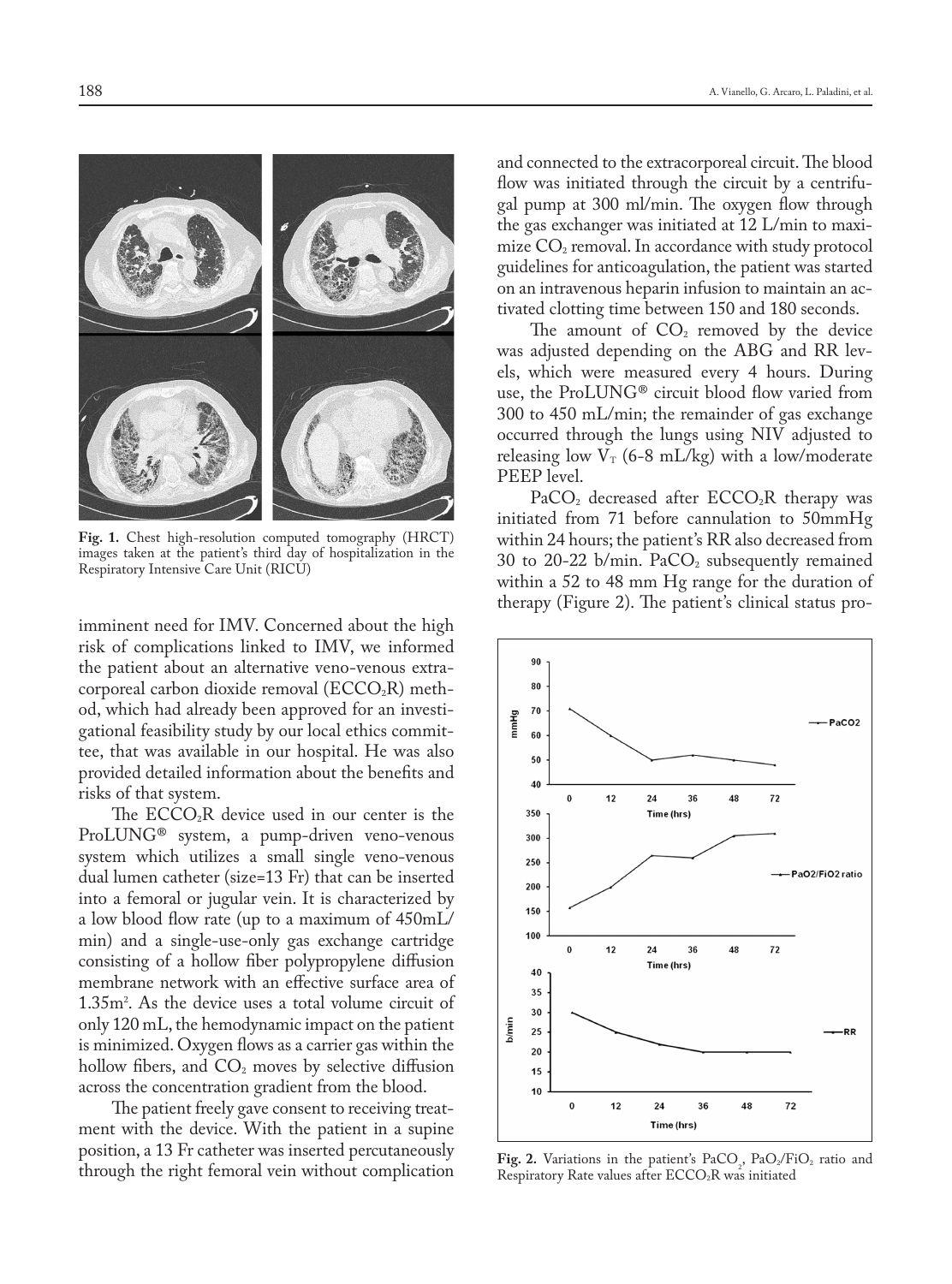gressively improved over the next 3 days, making it possible to reduce NIV application from continuous use, except for brief "rest" periods, to 3-4 hours off the ventilator by day 3. By day 4, the patient was able to breathe without ventilatory support for 10 consecutive hours; on the same day, the patient was increasingly active, clinically stable, and extracorporeal support was suspended. The catheter was removed, coagulation values were normal, and there was no additional bleeding. Subsequently, the patient continued to receive NIV at night. There were no complications during or after  $ECCO<sub>2</sub>R$ . On day 7, the patient was transferred to the Pulmonary Division in good clinical condition; he was mildly hypercapnic during supplemental oxygen therapy and his ABG values were: pH, 7.48;  $PaCO<sub>2</sub>$ , 46.9 mmHg;  $PaO<sub>2</sub>$ , 82 mmHg;  $HCO<sub>3</sub>$ -, 34.5 mmol/L; PaO<sub>2</sub>/FiO<sub>2</sub> ratio: 314.3. When he was discharged from hospital he was prescribed night-time ventilation via a nasal mask.

### **Discussion**

A major cause of morbidity and mortality, transient ARF, which leads to a high percentage of hospital admissions and up to 40% of all deaths, is a well known occurrence in IPF patients (14,15). When it presents, most patients develop hypercapnia and require ventilatory assistance: unfortunately, due to gross abnormalities in pulmonary mechanics such as alterations of the elastance of the lungs (16), mechanical ventilation continues to be a difficult task. Although potentially efficacious in selected IPF patients, NIV is associated with a relevant failure risk. Subsequent transitioning to IMV does not, moreover, substantially improve patients' outcome, as the mortality rate in these patients is approximately 90% (7).

The case described here is, to our knowledge, the first report concerning the utilization of an EC- $CO<sub>2</sub>R$  device as an alternative to IMV in a patient with acute worsening of IPF refractory to NIV support: findings from preliminary experiences had convinced us that this approach could prevent or reduce the need for endotracheal intubation thus avoiding problems linked to IMV.

Since a retrospective cohort study on adult patients awaiting Lung Transplant (LT) found that undergoing IMV before transplantation was an independent predictor of a longer time on IMV and in the ICU during the post-transplantation period, managing IPF patients on waiting lists for LT using an  $ECCO<sub>2</sub>R$  system to avoid IMV could prove to be particularly important (17).

Although extracorporeal support devices themselves are linked to some complications, such as vessel perforation, bleeding, and infections (18), those risks were minimized in our case by using a minimally invasive, well tolerated  $CO<sub>2</sub>$  removal system that is based on veno-venous cannulation as opposed to the traditional veno-arterial cannulation with insertion of a a small single veno-venous dual lumen catheter. Since the device, which does not require any specialized staff/training, proves easy to use, it is presumable that it could be safely utilized in any medical or surgical ICU.

In conclusion, given this and other positive experiences outlined in the literature in patients affected with a variety of conditions, further studies are warranted to verify the  $ECCO<sub>2</sub>R$  system's tolerability, safety, and efficacy in IFP patients with refractory hypercapnic ARF, with special regard to candidates awaiting LT.

This work was performed at the Padova University-City Hospital, Padova, Italy

### **References**

- 1. Hubbard R, Johnston I, Britton J. Survival in patients with cryptogenic fibrosing alveolitis: a population-based cohort study. Chest 1998; 113: 396-400.
- 2. Collard HR, Moore BB, Flaherty KR, et al. Idiopathic Pulmonary Fibrosis Clinical Research Network Investigators. Acute exacerbations of idiopathic pulmonary fibrosis. Am J Respir Crit Care Med 2007; 176: 636-43.
- 3. Agarwal R, Jindal SK. Acute exacerbation of idiopathic pulmonary fibrosis: a systematic review. Eur J Intern Med 2008; 19: 227-35.
- 4. Raghu G, Collard HR, Egan JJ, et al; ATS/ERS/JRS/ALAT Committee on Idiopathic Pulmonary Fibrosis. An official ATS/ERS/ JRS/ALAT statement: idiopathic pulmonary fibrosis: evidence-based guidelines for diagnosis and management. Am J Respir Crit Care Med 2011; 183: 788-824.
- 5. Yokoyama T, Kondoh Y, Taniguchi H, et al. Noninvasive ventilation in acute exacerbation of idiopathic pulmonary fibrosis. Intern Med 2010; 49: 1509-14.
- 6. Vianello A, Arcaro G, Battistella L, et al. Noninvasive ventilation in the event of acute respiratory failure in patients with idiopathic pulmonary fibrosis. J Crit Care 2014; 29: 562-7.
- 7. Mallick S. Outcome of patients with idiopathic pulmonary fibrosis (IPF) ventilated in intensive care unit. Respir Med 2008; 102: 1355-9.
- 8. Mani RK, Schmidt W, Lund LW, Herth FJ. Respiratory dialysis for